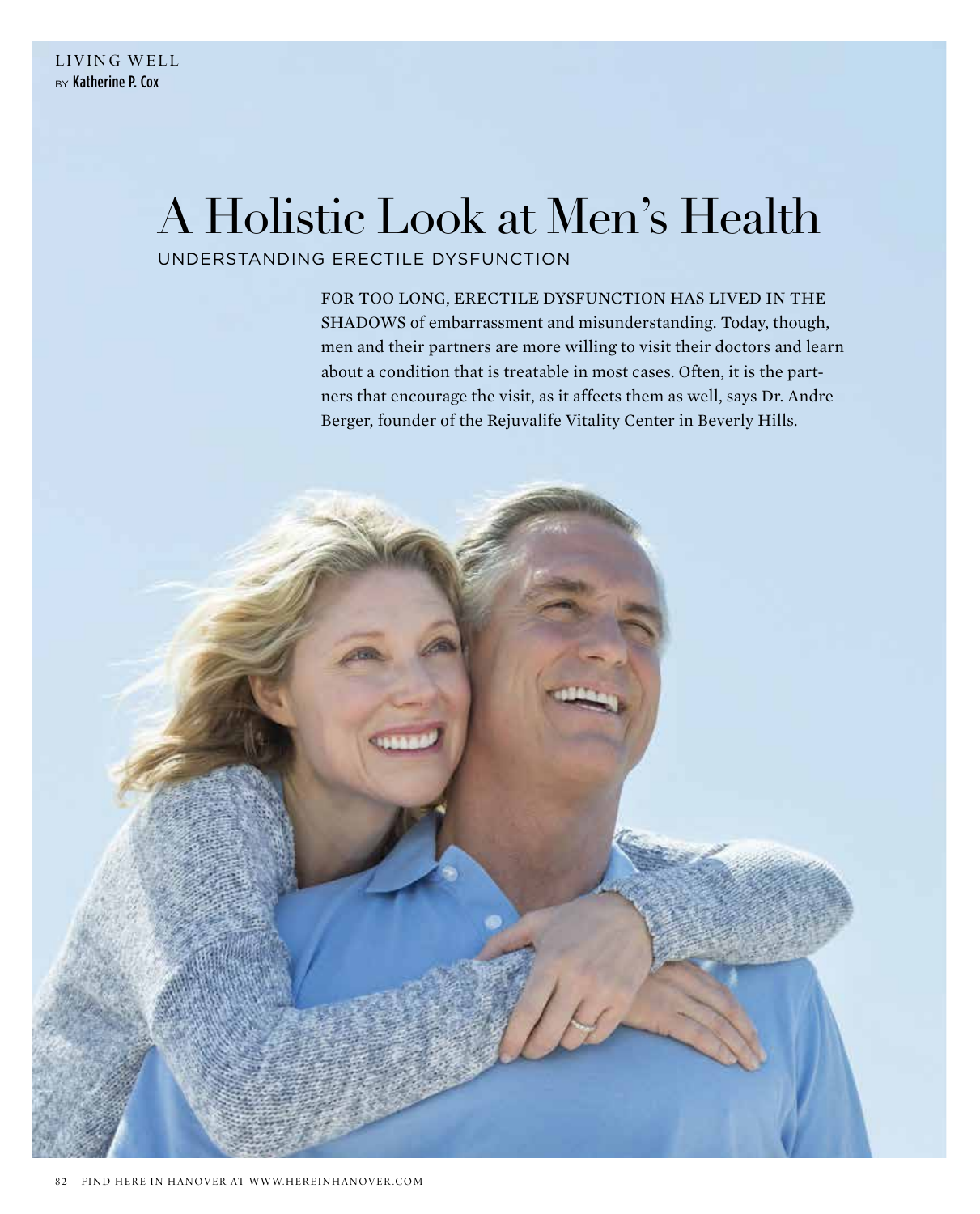"Unfortunately, most men don't receive treatment, although that's changing a little bit. Why don't men get treated? Feelings of shame are one reason. It's a sensitive topic. Male ego is affected. They may be concerned that the doctor won't take it seriously and they may worry the doctor won't address the issue at all."

Once causes are identified, a number of treatments are available. "It's not a new thing but today we have a better understanding of testosterone, and other pharmaceutical treatments have come along since the late '90s," says Dr. Berger, Viagra and Cialis among the most recognizable. It's also more common than people realize. One study showed that 52 percent of men between the ages of 40 and 70 have erectile dysfunction. Of that 52 percent, 10 percent had complete ED, 25 percent had infrequent erections, and 17 percent experience periodic ED. In addition, studies show that it gets worse as men age.

#### **CAUSES**

"There are a lot of causes," Dr. Berger says.

**Blood supply:** Blood supply to the penis is a major culprit, and there are a number of conditions that reduce that blood supply. "Cardiovascular disease, high blood pressure, diabetes, high cholesterol, smoking, prostate surgery, and prostate cancer cause vascular damage," he says, "and that vascular damage can cause erectile dysfunction."

**Nerve supply:** "Things that affect the nerve supply would include spinal-cord injuries, brain injuries, Parkinson's disease, stroke, Alzheimer's disease, and MS," Dr. Berger says.

**Anatomy:** The anatomy of the penis could also be an issue contributing to erectile dysfunction, such as Pyrone's disease, says Dr. Berger, an abnormal curvature of the penis.

**Hormones:** Low testosterone is a direct cause, but an increase in prolactin, high or low thyroid conditions, and high and low levels of cortisol can also impact erectile function.

**Drugs and medications:** Bloodpressure medications are notorious for causing ED, Dr. Berger says, as well as antidepressants and antipsychotics, antiandrogens, and recreational drugs including marijuana.

**Psychological factors:** Performance-related issues, past traumatic sexual experiences, relationship problems, anxiety, depression, and stress can all play a role in sexual dysfunction. "You can see it's a complicated situation with a lot of potential contributing factors and causes," Dr. Berger says. "Unfortunately, most men don't receive treatment, although that's changing a little bit. Why don't men get treated? Feelings of shame are one reason. It's a sensitive topic. Male ego is affected. They may be concerned that the doctor won't take it seriously and they may worry the doctor won't address the issue at all." One of the main referral sources for men to seek treatment is their partner, Dr. Berger says.

#### **TREATMENT**

When a patient seeks help, there are a number of screenings a physician should conduct to determine the cause and prescribe treatment. A history of symptoms and a medical and psychosexual history will identify any sexual problems and common causes will help the doctor focus in on what applies to the patient and identify

Acrylic Nails . Gel Nails . Nail Art Spa Pedicures . Manicures **Professional Nail Care** Hanover Park, Hanover, NH (603) 643-8878 www.nefertitinailsandspa.com Mon - Fri 9:30am - 7pm Sat 9am - 5:30pm **Free Parking in Town Garage** 

**EXPERIENCE A STATE-OF-THE-ART SALON** 

**What's Happening Today? Where Should I Eat? Where Can I Take the Kids? Where Can I Bike, Hike or See A Show? Where Can I Find ... An Apartment? Clothes, Pet Food, or Fix My Car and much more?**

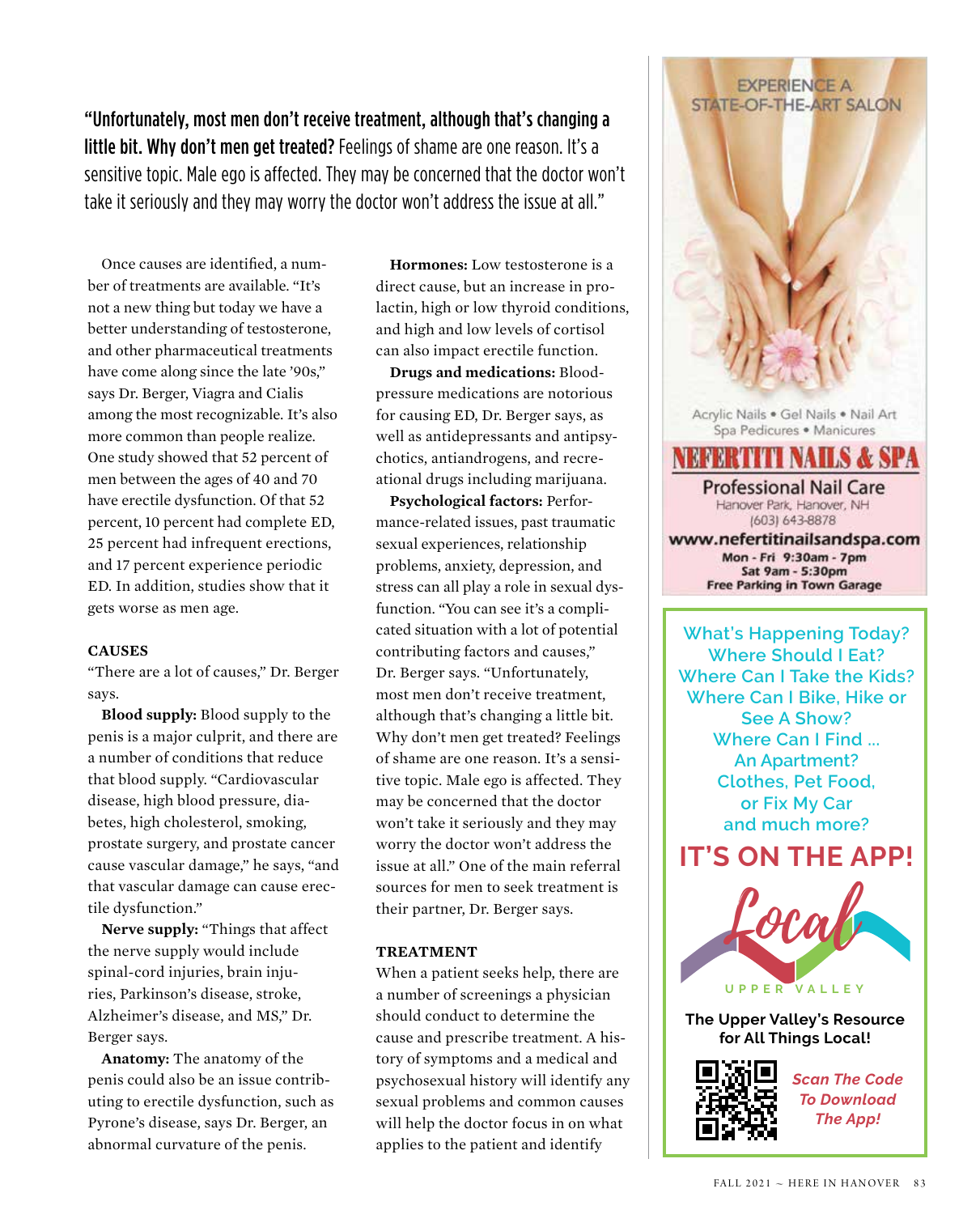# 10 Painting & Wallpapering, Inc.

- Interior & Exterior Painting
- Fine Wallpapering
- · Floor Sanding & Finishing
- · Pressure Washing
- · Siding Restoration
- · Residential & Commercial

802-763-2055 jwilmotpaintinc@aol.com Established 1986

"Superior Workmanship





Great wines for Special Occasions Excellent values for Tonight's Dinner The Best Beers from Vermont and Beyond Knowledgeable Service from Wine Lovers

Contact us at:

 $(802) 649 - 1970$ or Norwichwines@aol.com

### LIVING WELL

"If you have low blood pressure to begin with or have uncontrolled blood pressure, angina, congestive heart failure, retinal disorders, or take alpha blockers, you shouldn't take these medications."

reversable risk factors. Weight loss, for example, is a simple solution in some cases. A physical examination should be done to identify penile deformities, prostate disease, and cardiovascular or neurological problems as well as lab tests to check blood sugar and testosterone levels. From there, the physician can make a diagnosis and formulate a treatment plan.

"From all that, you have to identify curable causes," says Dr. Berger. "Then you have to identify lifestyle changes and risk factors that the patient can change." Education and counseling for the patient and the partner are important as well as identifying their needs and expectations.

The first line of treatment is medication such as Viagra, Cialis, and other similar drugs. Viagra reaches its maximum effect in about an hour and leaves the system in about four hours, Dr. Berger says. Cialis is a longer-acting drug that doesn't reach maximum effect for about two hours but lasts about 17 and a half hours. Dr. Berger cautions that when taking Viagra, patients should avoid meals high in fat as that can delay absorption. Cialis is not affected by high-fat foods. "You should not take these medications if you take any type of nitrate medication such as nitroglycerin as your blood pressure could fall really low," Dr. Berger says. "If you

Open 9-6 daily, Until 7 on Friday, Closed Sunday